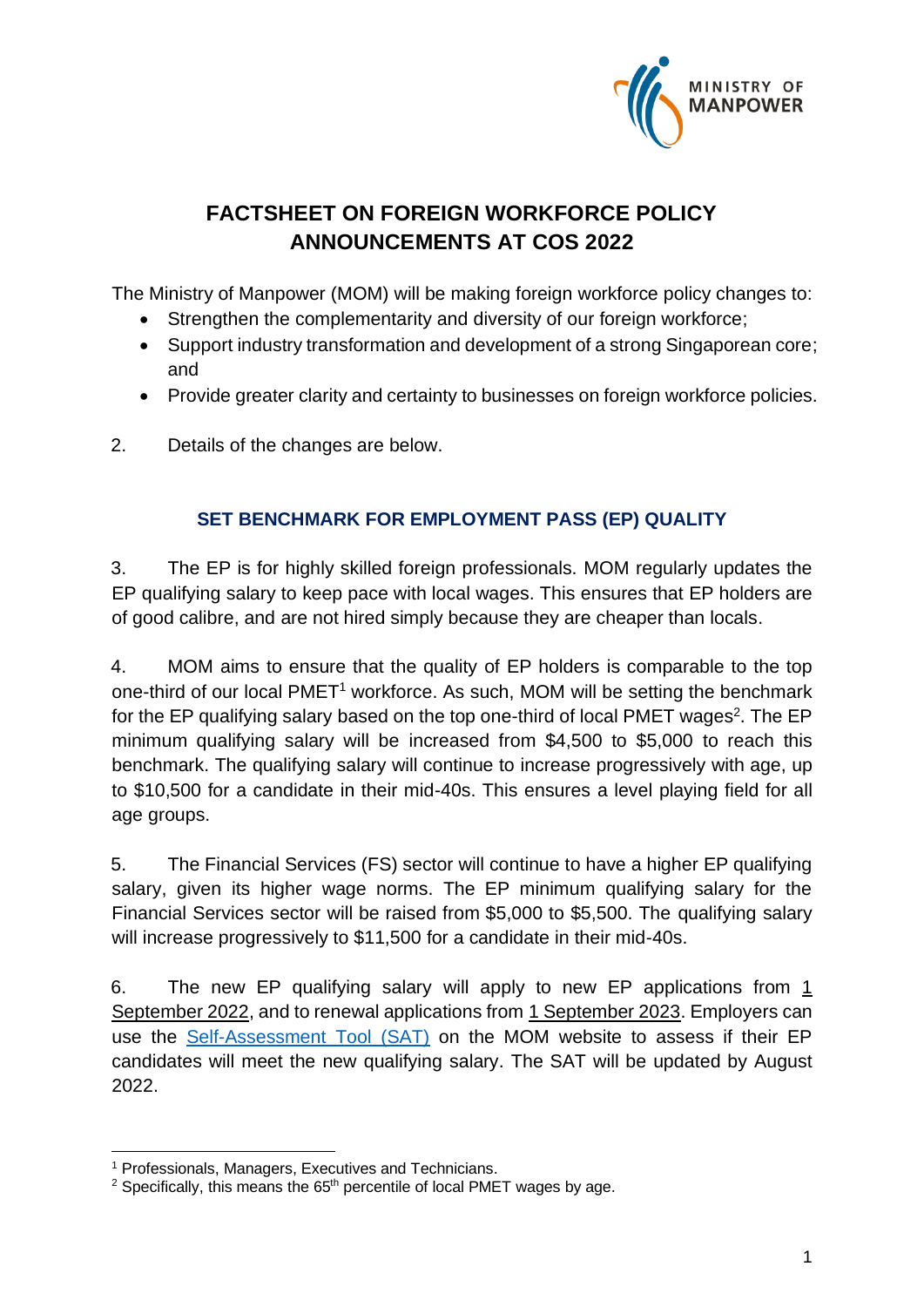

7. With this benchmark, businesses can expect greater predictability in future updates to the EP qualifying salary. MOM will review the EP qualifying salary annually against the benchmark, taking into account prevailing economic conditions. Sufficient lead time will also be given to businesses to adjust.

## **INTRODUCE COMPLEMENTARITY ASSESSMENT FRAMEWORK (COMPASS) FOR EP APPLICATIONS**

8. In addition to meeting the qualifying salary, EP candidates must earn sufficient points under a new points-based Complementarity Assessment Framework (COMPASS) to qualify for an  $EP<sup>3</sup>$ .

9. COMPASS evaluates an EP application based on a holistic set of individual and firm-related attributes. It enables companies to select high-quality foreign professionals, while improving workforce diversity and building a strong Singaporean core. It is a transparent system to give businesses clarity and certainty for their manpower planning. More details on COMPASS are in **Annex A**.

10. COMPASS will apply to new EP applications from 1 September 2023, and to renewal applications from 1 September 2024.

## **SET BENCHMARK FOR S PASS QUALITY**

11. The S Pass is for mid-skilled foreign employees performing specialised roles. In addition to quotas, qualifying salaries and levies are in place to ensure that S Pass holders are hired because they fill skills gaps, and not simply because they are cheaper than locals.

12. MOM aims to uplift the quality of S Pass holders to the top one-third of our local APT<sup>4</sup> workforce. As such, MOM will be setting the benchmark for the cost of hiring an S Pass holder, which includes both the qualifying salary and levy, based on the top one-third of local APT wages<sup>5</sup>. The S Pass qualifying salary<sup>6</sup> and levies will be raised

<sup>&</sup>lt;sup>3</sup> As with the prevailing Fair Consideration Framework job advertising exemption, applicants with a fixed monthly salary of \$20,000 and above are exempted from COMPASS. These are typically positions for senior management or specialists that already involve more selective hiring processes.

<sup>4</sup> Associate Professionals and Technicians

<sup>&</sup>lt;sup>5</sup> This refers to the 65<sup>th</sup> percentile of local APT wages by age.

<sup>&</sup>lt;sup>6</sup> The current S Pass minimum qualifying salary is \$2,500, while the current Tier 1 and Tier 2 levy rates are \$330 and \$650 respectively.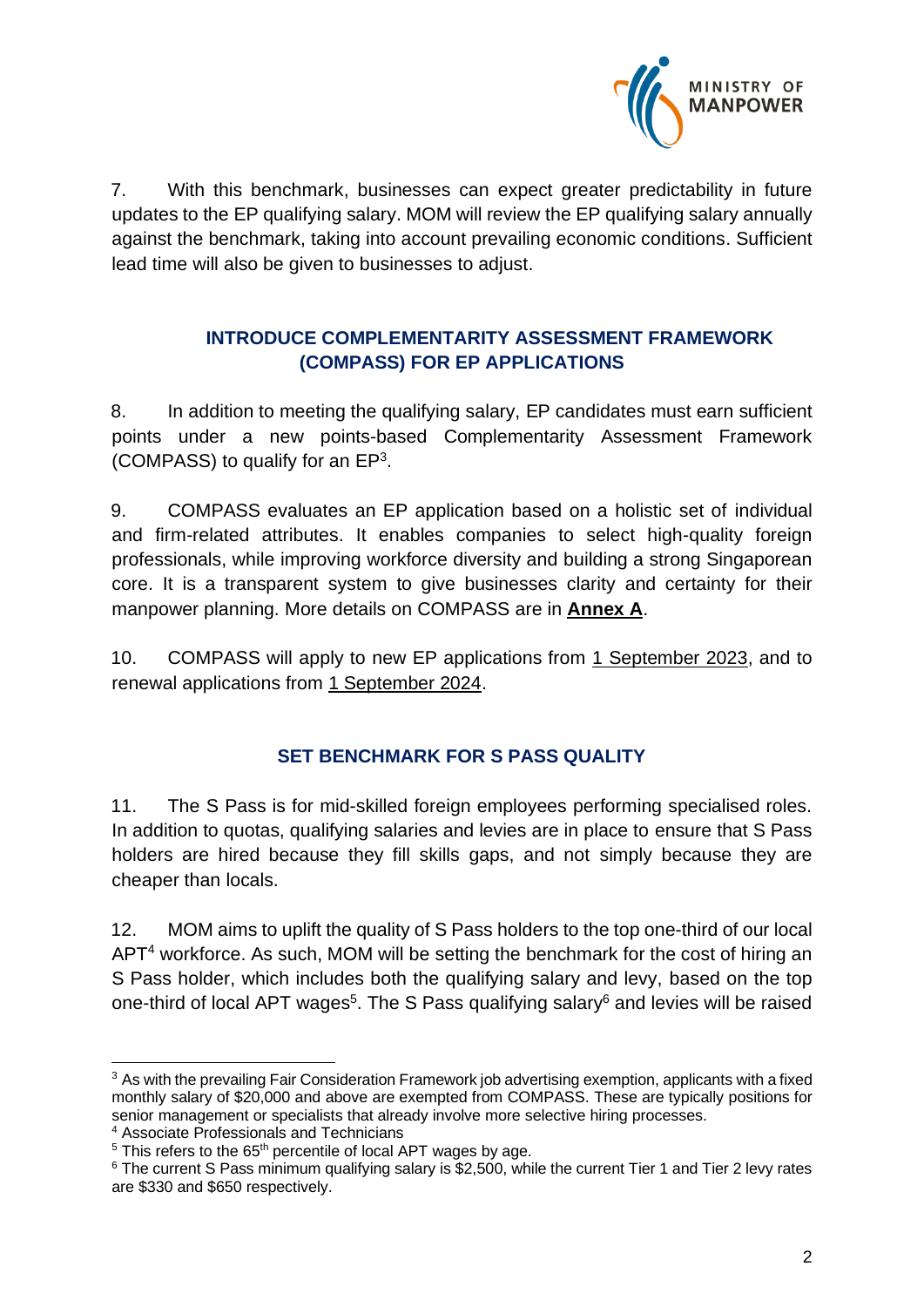

progressively to achieve this benchmark. Older S Pass candidates will continue to require a higher salary to qualify, so as to ensure a level playing field for all age groups.

13. Reflecting the Financial Services sector's higher wage norms, a higher S Pass qualifying salary for this sector will be introduced.

14. For new applications, these changes will be implemented over three steps to phase out the impact to businesses, starting from Sep 2022:

|                                                                                 | <b>From 1 Sep 2022</b>                                        | <b>From 1 Sep 2023</b> | <b>From 1 Sep 2025</b> |  |  |  |
|---------------------------------------------------------------------------------|---------------------------------------------------------------|------------------------|------------------------|--|--|--|
| <b>S Pass Qualifying Salary</b>                                                 |                                                               |                        |                        |  |  |  |
| Minimum Qualifying<br>Salary<br>(for non-FS sectors)                            | \$3,000<br>(increases up to $$4,500$<br>for those in mid-40s) | At least \$3,150*      | At least \$3,300*      |  |  |  |
| Minimum Qualifying<br>Salary<br>(for FS sector)                                 | \$3,500<br>(increases up to $$5,500$<br>for those in mid-40s) | At least \$3,650*      | At least \$3,800*      |  |  |  |
| <b>S Pass Levy</b>                                                              |                                                               |                        |                        |  |  |  |
| Tier 1 Levy (for<br>companies with S<br>Passes up to 10%<br>of total workforce) | \$450                                                         | \$550                  | \$650                  |  |  |  |
| Tier 2 Levy (for<br>companies with S<br>Passes up to 18%<br>of total workforce) | \$650 (no change from prevailing)                             |                        |                        |  |  |  |

*\*Finalised values to be announced closer to implementation date based on prevailing local APT wages at the time.*

15. For renewal applications, the changes will apply one year later (e.g. the increase for new applications from 1 September 2022 will only apply to renewals from 1 September 2023). Employers can use the [Self-Assessment Tool \(SAT\)](http://www.go.gov.sg/mom-sat) on the MOM website to assess if their S Pass candidates will meet the new qualifying salary. The SAT will be updated by August 2022.

16. Following these moves, businesses should expect regular updates to the S Pass qualifying salary and levy to keep pace with local APT wage trends. MOM will review the S Pass qualifying salary and levy annually against the benchmark, taking into account prevailing economic conditions. Sufficient lead time will also be given to businesses to adjust.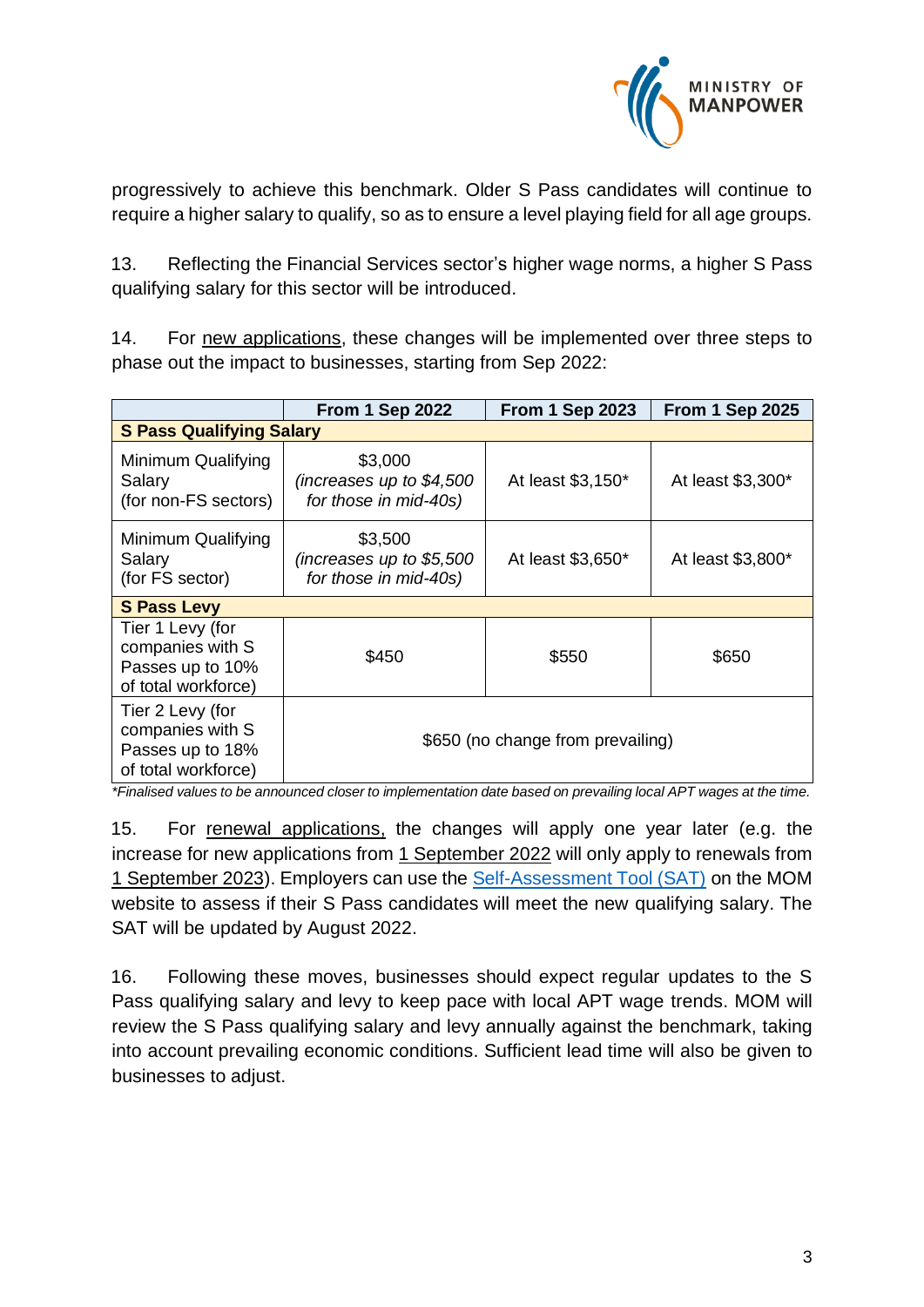

#### **UPDATES TO CONSTRUCTION AND PROCESS SECTOR FOREIGN WORKFORCE POLICIES**

17. To spur industry transformation and incentivise firms to hire higher-skilled foreign workers, the Ministry of Manpower (MOM), Building and Construction Authority (BCA), Economic Development Board (EDB) and Enterprise Singapore (ESG) will make the following policy changes for the Construction and Process sectors:

- (a) Reduce the Dependency Ratio Ceiling (DRC) from a ratio of 1 local employee to 7 Work Permit Holders (WPHs) or S Pass holders, to 1 local employee to 5 WPHs or S Pass holders;
- (b) Phase out the Man-Year Entitlement (MYE) framework<sup>7</sup>; and
- (c) Revise the levy structure for WPHs

18. Firms will be given time to adjust. These changes will take effect from **1 Jan 2024**. More details on the changes are at [MOM's website.](https://www.mom.gov.sg/newsroom/press-releases/2022/0218-supporting-transformation-in-the-process-and-construction-sectors)

#### **SUPPORT FOR FIRMS TO ADJUST TO FOREIGN WORKFORCE POLICY MOVES**

#### **Introduce Non-Traditional Source (NTS) Occupation List for Services and Manufacturing Sectors**

19. Today, some firms hire rank-and-file (RnF) workers on S Passes due to the source restrictions for Work Permit holders (WPHs).<sup>8</sup> With the moves to increase the benchmark for S Pass quality, MOM will introduce an NTS Occupation List to allow firms in the Services and Manufacturing sectors to hire such S Pass holders on Work Permits. This will be restricted to a list of selected RnF occupations.

20. Firms hiring NTS WPHs on the NTS Occupation List will be subject to the following controls:

> a. NTS WPHs will need to be higher-skilled (i.e., meet the R1 criteria) and be subject to a quota; and

 $7$  The MYE framework is an allocation system for WPHs from Non-Traditional Sources (NTS) countries (Bangladesh, India, Myanmar, Philippines, Sri Lanka and Thailand) and the People's Republic of China (PRC). The MYE quota allocated to each project depends on the project type and the contract value. Firms that hire NTS/PRC WPHs above their allocated MYE quotas will need to pay a higher levy rate (on the MYE-waiver tier).

<sup>&</sup>lt;sup>8</sup> Firms in Services and Manufacturing can hire WPHs from Malaysia, PRC and North Asian Sources (Hong Kong, Macau, South Korea and Taiwan).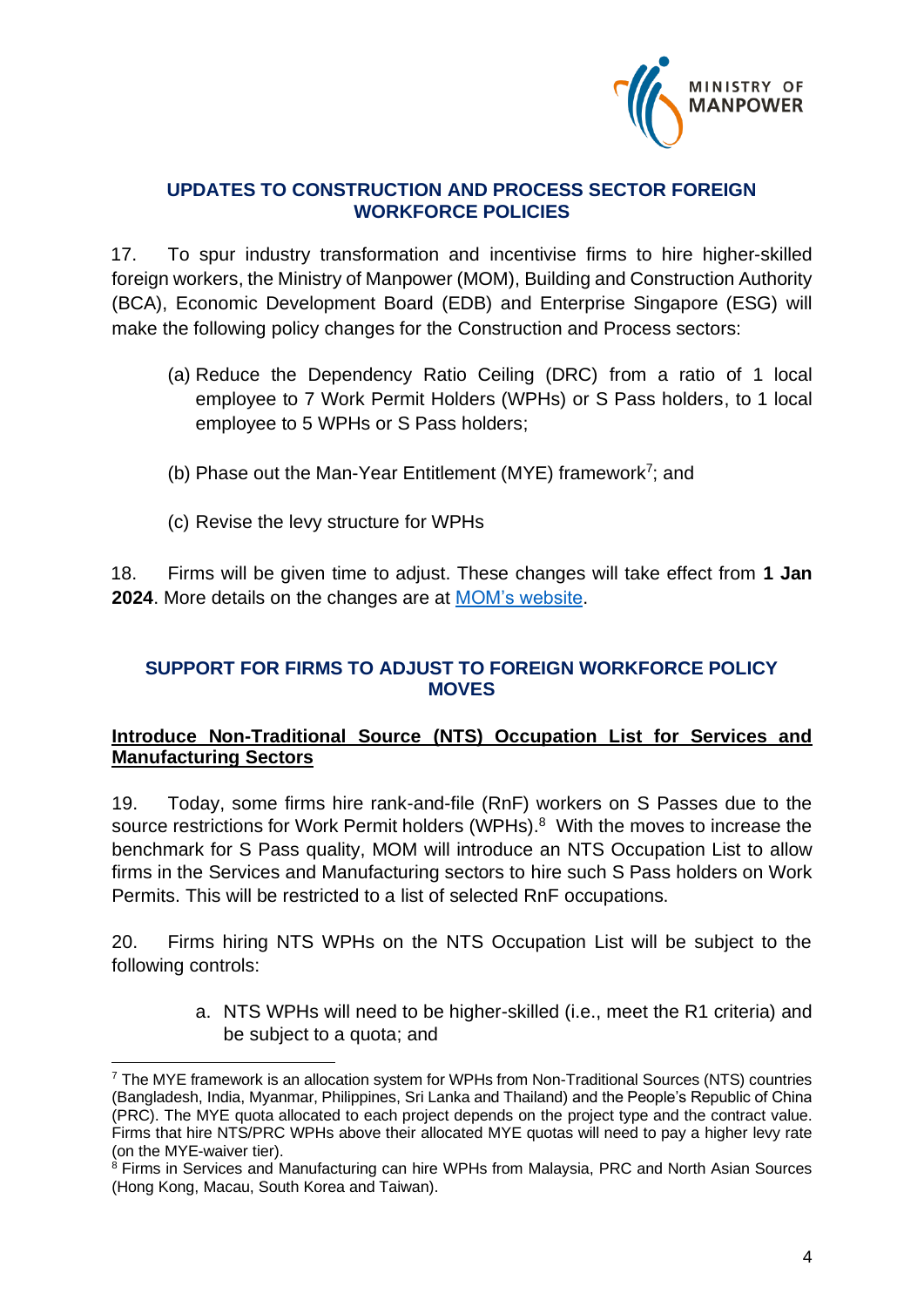

b. The worker can only perform the NTS Occupation stated on their work permit.

21. The NTS Occupation List will take effect from **1 September 2023**, when the first increase of S Pass qualifying salary for renewal applications is effected.

22. The NTS Occupation List is set out below. MOM will work with sector agencies to review the list from time to time, taking into account our objectives of uplifting local lower-wage workers and supporting industry transformation to be more manpowerlean and productive.

| S/N | <b>Eligible Occupations</b>                                                                                     | <b>Additional Notes</b>                                                                                                                                          |
|-----|-----------------------------------------------------------------------------------------------------------------|------------------------------------------------------------------------------------------------------------------------------------------------------------------|
|     | Cooks in Indian restaurants                                                                                     | This will better support our multi-ethnic food<br>culture. Restaurants (Services sector) can already<br>hire WPHs from Malaysia, PRC and North Asian<br>Sources. |
| 2   |                                                                                                                 | Excludes the following occupations:                                                                                                                              |
|     | Food Processing Workers (e.g.<br>vegetable pickler, condiments<br>and sauce makers in food<br>processing firms) | Supervisors and General Foremen (Food<br>$\bullet$<br>Processing),                                                                                               |
|     |                                                                                                                 | Food and Beverage Tasters and Graders<br>$\bullet$                                                                                                               |
|     |                                                                                                                 | Bakers, Pastry-Cooks and Confectionery<br>$\bullet$<br><b>Makers</b>                                                                                             |
| 3   | <b>Sheet Metal Workers</b>                                                                                      |                                                                                                                                                                  |
| 4   | <b>Welders and Flame cutters</b>                                                                                |                                                                                                                                                                  |
| 5   | <b>Metal Moulders and Coremakers</b>                                                                            |                                                                                                                                                                  |
| 6   | <b>Riggers and Cable Splicers</b>                                                                               |                                                                                                                                                                  |
| 7   | Structural Metal Preparers and<br>Erectors                                                                      |                                                                                                                                                                  |

#### **Table 1: NTS Occupation List**

*Note: Workers in s/n 3 to 7 are typically hired in manufacturing firms, such as general manufacturers, precision engineering, transport engineering and automotive firms.*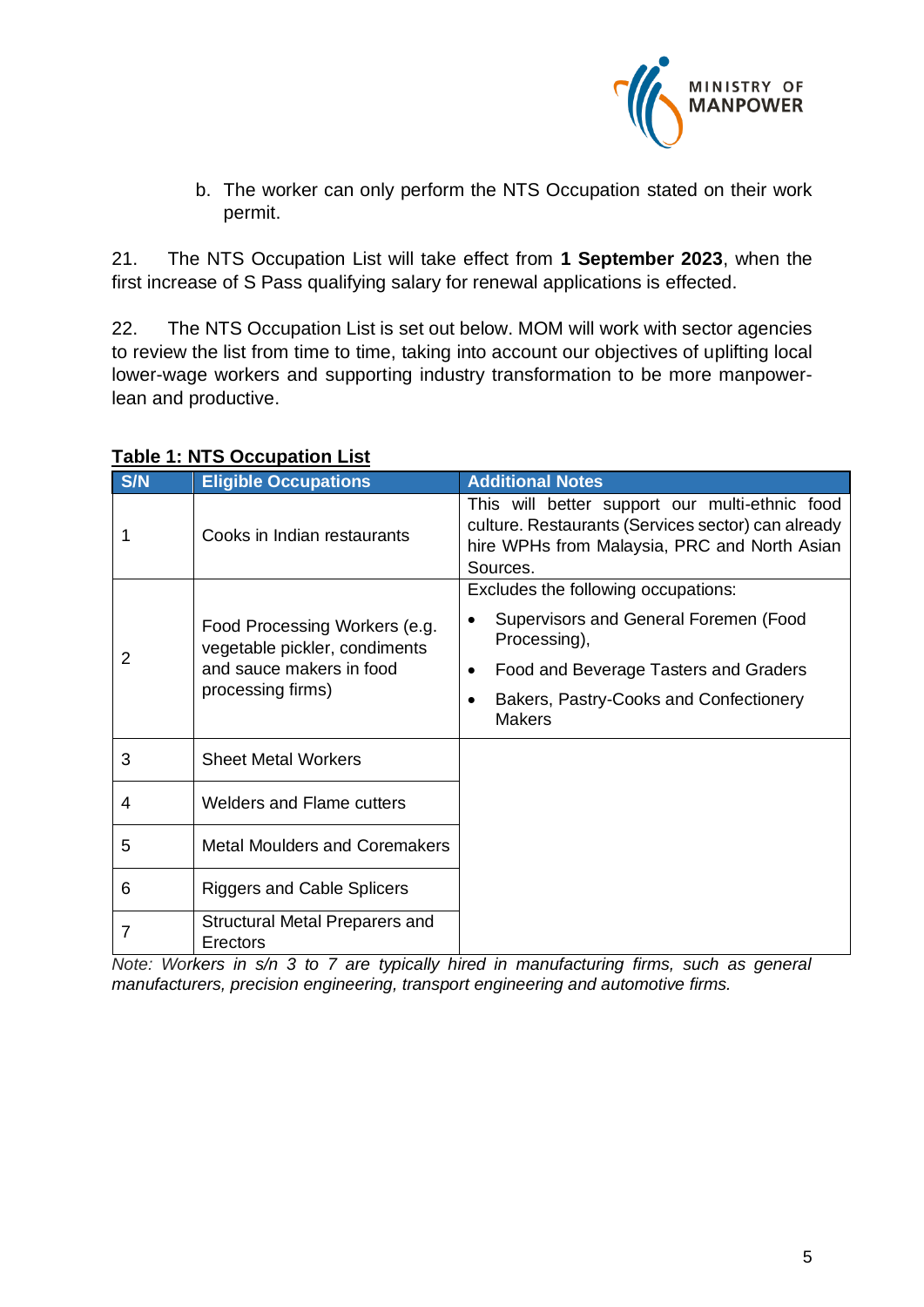

#### **Introduce Manpower for Strategic Economic Priorities (M-SEP) Scheme**

23. To support the growth of strategic firms and their creation of opportunities for locals, MOM is supporting MTI and participating economic agencies to launch the M-SEP scheme, which provides time-bound foreign manpower flexibilities to support firms that contribute to Singapore's strategic economic priorities and local workforce development.

24. To be eligible for M-SEP:

- a. Firms will have to meet MTI's and participating economic agencies' criteria. This includes participation in selected programmes in support of Singapore's key economic priorities, including the Economic Development Board's Research and Innovation Scheme for Companies and Enterprise Singapore's Scale-Up SG.
- b. Participating firms will also have to commit to developing their local workforce.

25. The scheme will be available for three years. More details will be provided in due course.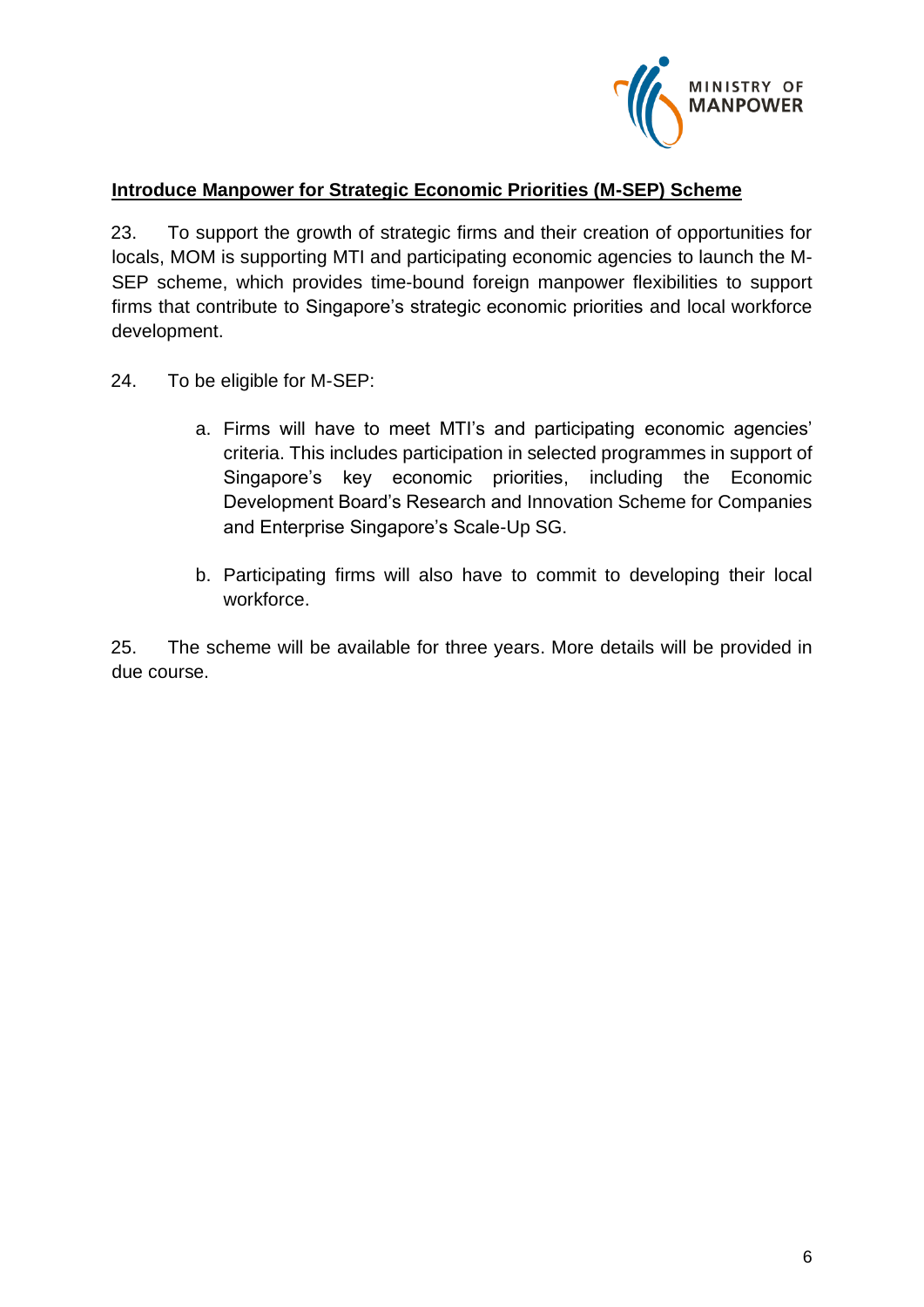

#### **ANNEX A**

#### **DETAILS OF COMPLEMETARITY ASSESSMENT FRAMEWORK (COMPASS)**

#### How COMPASS Works

#### **COMPASS evaluates EP applications based on a holistic set of individual and firm-related attributes.**

- All applications are scored on **four foundational criteria**, based on benchmarks expected of a complementary EP holder.
- Additional points can also be earned on **bonus criteria**, which recognise applications that bring in skills in shortage and support strategic economic priorities, thus creating good jobs for Singaporeans.
- **40 points are required to pass**. Lower points on one criterion can be made up for by higher points on another.

|                                                                                                                                 | <b>Individual Attributes</b>                                                                                                                                                                                                                                                                                                                                                                                                                      | <b>Firm-Related Attributes</b>                                                                                                                               |  |
|---------------------------------------------------------------------------------------------------------------------------------|---------------------------------------------------------------------------------------------------------------------------------------------------------------------------------------------------------------------------------------------------------------------------------------------------------------------------------------------------------------------------------------------------------------------------------------------------|--------------------------------------------------------------------------------------------------------------------------------------------------------------|--|
| All applications are scored on<br>four foundational criteria<br>Points for each criterion                                       | <b>C1. Salary</b><br>Relative to local PMET<br>salary norms for sector                                                                                                                                                                                                                                                                                                                                                                            | <b>C3. Diversity</b><br>Whether candidate improves<br>nationality diversity in firm                                                                          |  |
| <b>Exceeds expectations</b><br>20 points<br>÷<br>10 points<br>: Meets expectations<br>0 points<br>Does not meet<br>expectations | <b>C2. Qualifications</b><br>Based on candidate's<br>qualifications                                                                                                                                                                                                                                                                                                                                                                               | <b>C4. Support for Local</b><br><b>Employment</b><br>Based on local PMET share<br>relative to industry peers                                                 |  |
| <b>Additional points awarded on</b><br>bonus criteria                                                                           | <b>C5. Skills Bonus</b><br><b>(Shortage Occupation List)</b><br>For candidate in job where<br>skills shortages exist                                                                                                                                                                                                                                                                                                                              | <b>C6. Strategic Economic</b><br><b>Priorities Bonus</b><br>For partnership with Government<br>on ambitious innovation or<br>internationalisation activities |  |
| 40 points are required to<br>pass COMPASS                                                                                       | Application that meets expectations (earns 10 points) on all four<br>$\bullet$<br>foundational criteria will pass.<br>Otherwise, application will need to make up the required points by<br>$\bullet$<br>exceeding expectations on another criterion or by scoring bonus points.<br>Applicants with a fixed monthly salary of \$20,000 and above are exempted<br>$\bullet$<br>from COMPASS (similar to prevailing FCF job advertising exemption). |                                                                                                                                                              |  |